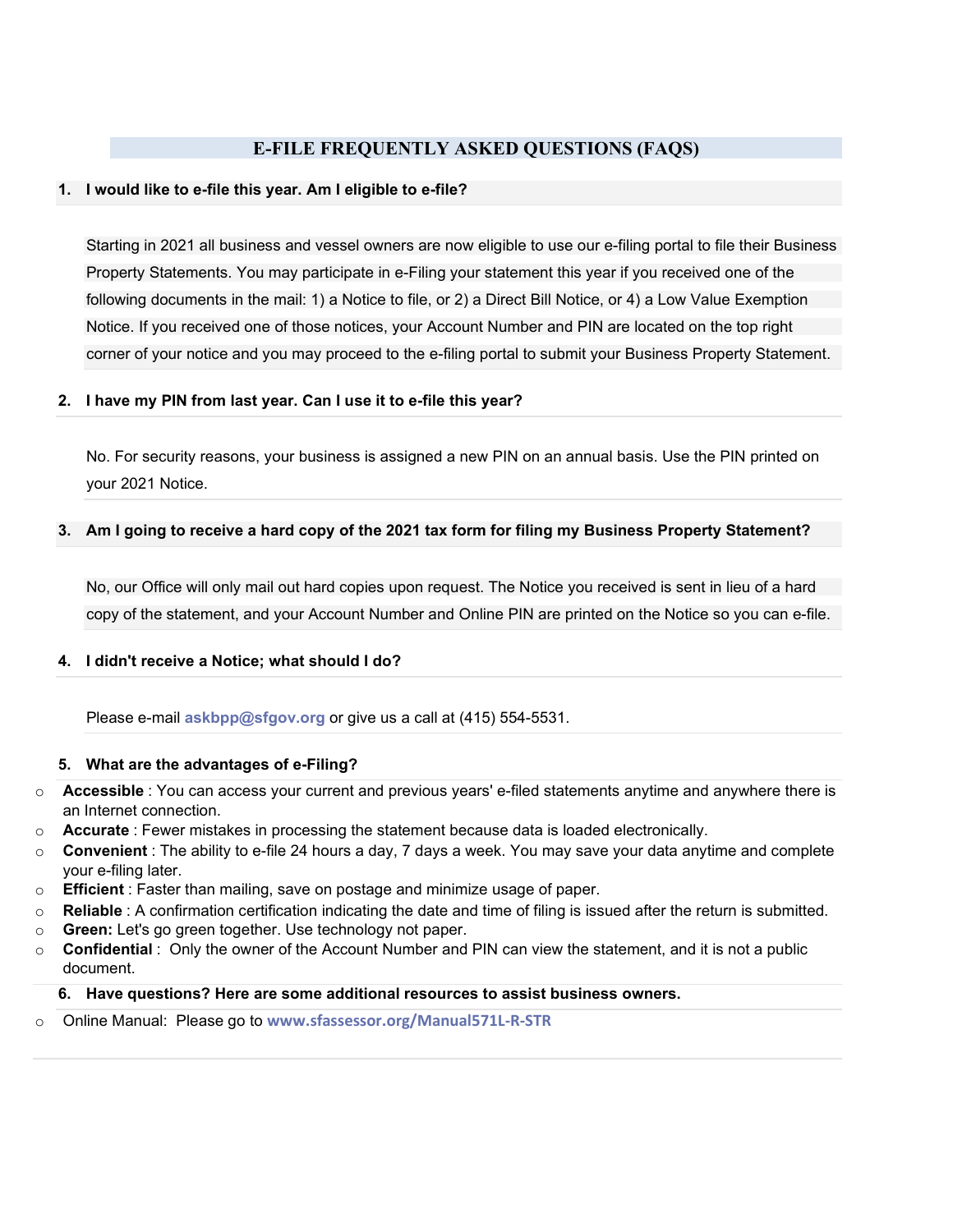# **7. I'm unable to log on successfully. I continue to receive an error message when I enter in my company's Account Number and PIN.**

Please email us at **[askbpp@sfgov.org](mailto:askbpp@sfgov.org)** or call (415) 554-5531.

### **8. I forgot my PIN, how do I retrieve it?**

Please find your notice sent to you, or email us at **[askbpp@sfgov.org](mailto:askbpp@sfgov.org)** or call (415) 554-5531.

# **9. I don't have time to complete the entire form right now. How do I exit the e-file program without completing the final certification step?**

You do not have to complete your form at one time. You may save your data at any time by clicking "Save." To exit the e-file program without completing the final certification step, click "Save" and then click "Log Off" from the top center of the e-ile screen. The next time you log in to e-file, you can continue at the last uncompleted step.

# **10. Can I attach documents to e-file?**

Yes, you now can attach documents to e-file.

### **11. How do I know that the Assessor-Recorder's Office received my filing submission?**

If you e-filed, then you will receive e-mail confirmation and your filing submission is received same day.

If you mailed hardcopy, then you should wait 10 business days to check that your filing submission has been received into our system. You can use your notice sent to you to check our taxpayer portal to access your account by Account Number and PIN, as provided in the notice.

### **12. Can I amend my Business Property Statement? And when is the deadline?**

Yes, you can amend on line at our taxpayer portal, as provided in the notice, or you can mail us a hardcopy with AMENDED written on the submission.

Pursuant to California **[Revenue and Taxation Code Section 441\(i\)](http://caselaw.lp.findlaw.com/cacodes/rtc/441-470.html)**, statements may be amended without penalty until May 31st.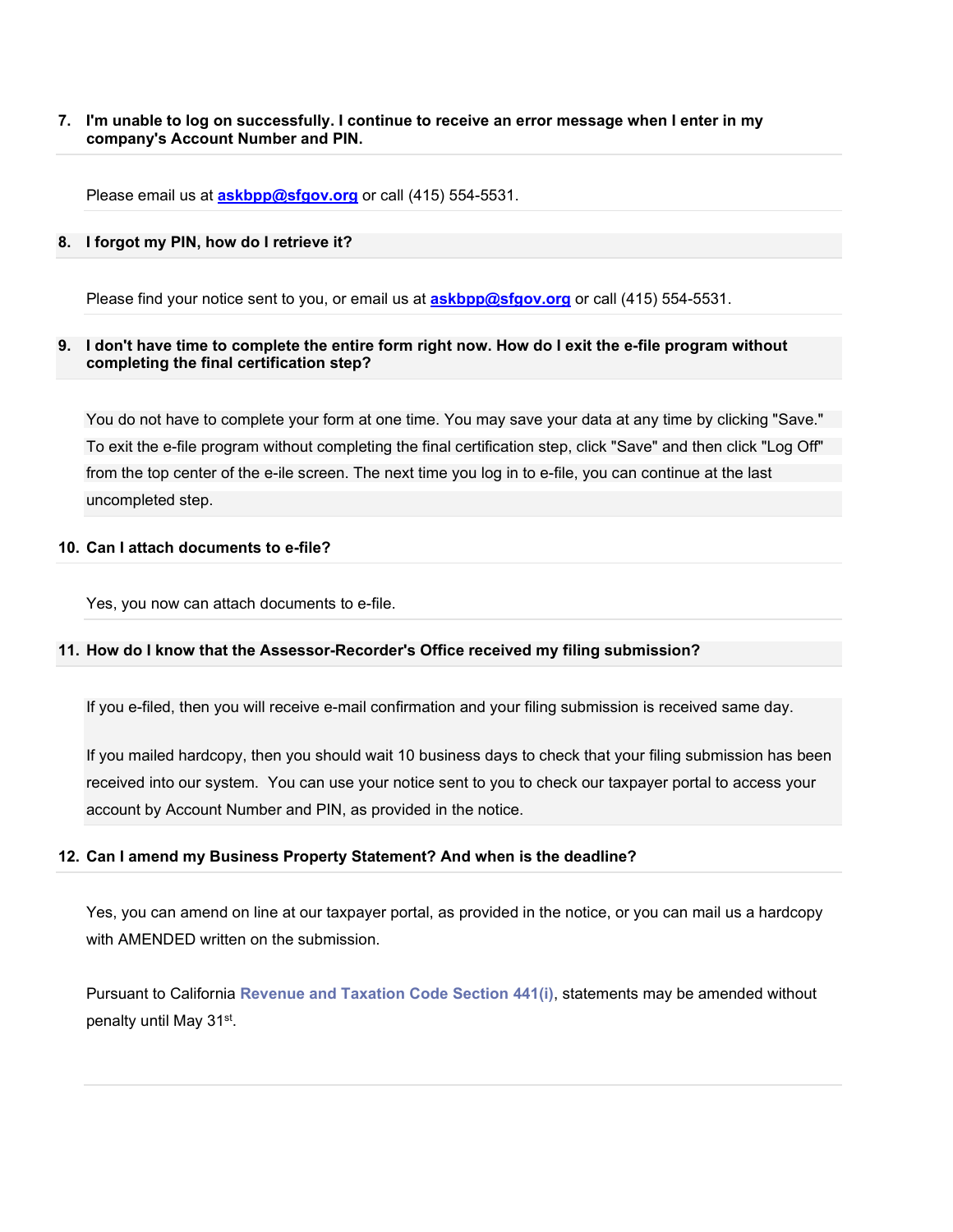### **13. What is the due date for the Business Property Statement?**

The due date for filing the Business Property Statement is April 1st.

### **14. What is the last date to file the Business Property Statement without penalty?**

The last day to file your Business Property Statement without a penalty is May 7<sup>th</sup> (postmarked). Pursuant to California Revenue and Taxation Code Sections 441 (b) & 463, if a business fails to file Business Property Statement or it is filed late, a 10% penalty will be added to the assessment.

### **15. What is the last date to electronically file the Business Property Statement?**

For taxpayers' convenience, the e-file site will allow a taxpayer with privileges to access and file their statements electronically until May 31<sup>st</sup> (a 10% penalty will be added to the assessment for all statements electronically filed after May 7<sup>th</sup>). Thereafter, the site will become unavailable for e-Filing statements, and you must file by hard copy (a 10% penalty will be added to the assessment).

### **16. What if the Business Property Statement is filed after May 8th?**

If the Business Property Statement is filed or postmarked after May 7<sup>th</sup>, regardless of submission method, a 10% penalty will be added to the assessment.

### **17. How can I get a copy of my current and/or prior year Business Property Statement?**

Please use your notice to find your Account Number and PIN to access our taxpayer portal, as provided on the notice. If you e-filed, then you will be able to print out your e-filed statements at our taxpayer portal. If you mailed in hardcopy, then you can send us a customer request for statement copies at our taxpayer portal. Otherwise, please email us at **[askbpp@sfgov.org](mailto:askbpp@sfgov.org)** or call (415) 554-5531.

### **18. How is the assessed value determined?**

Assessment begins with an analysis of the asset cost, including sales tax, freight and installation costs. The Assessor applies a valuation factor to the asset cost to arrive at the assessed value. The valuation factor is based on the expected economic life of the asset and is different from the depreciation schedule used by Internal Revenue Service, Franchise Tax Board, and tax accountants.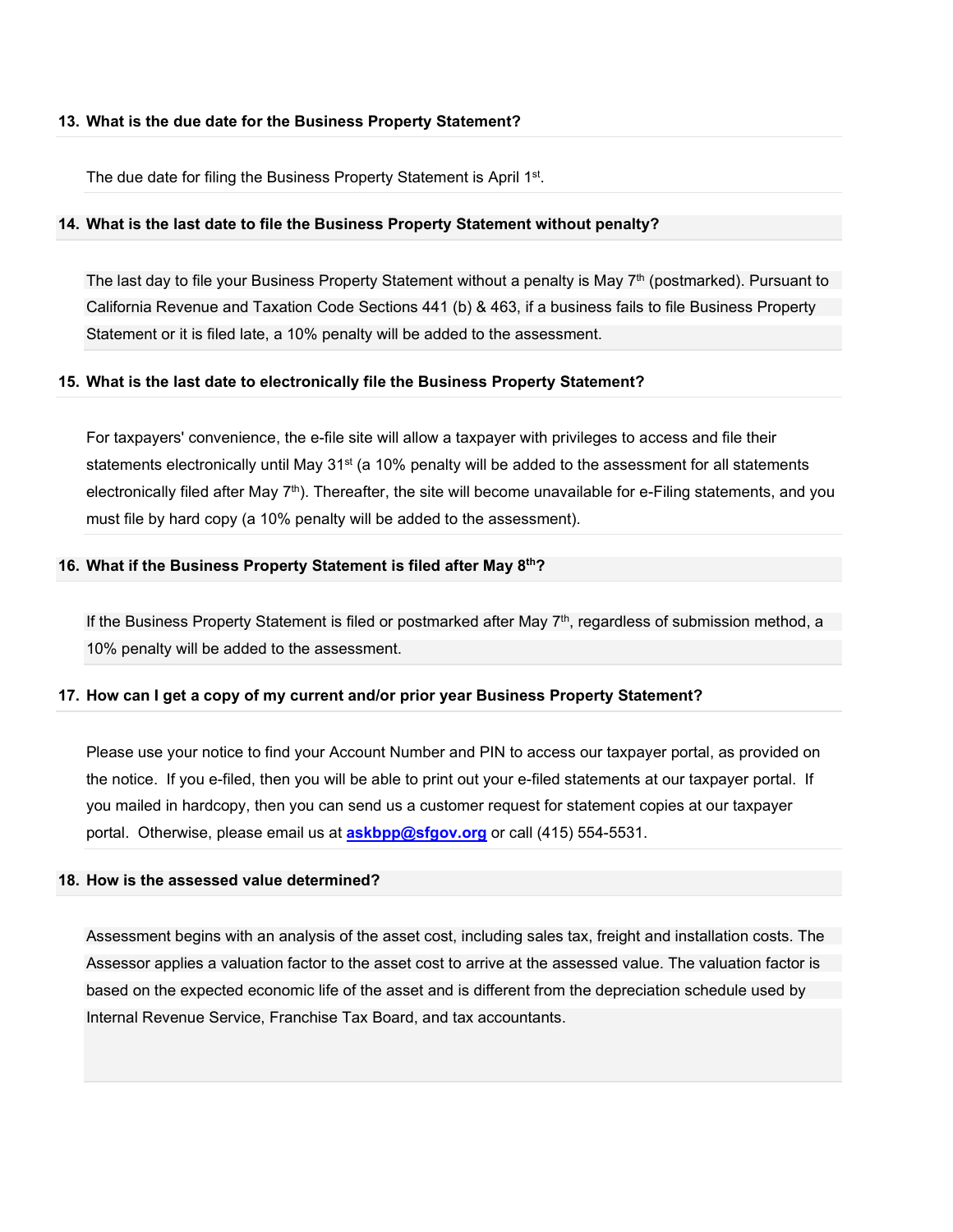# **19. If the Business Property Statement is not filed, how will my business' assessed value be determined?**

If you do not file a Business Property Statement, the Assessor's Office, directed by state law, will determine an assessable value. In addition, a 10% penalty for failure to file will be added to the assessment, pursuant to California Revenue and Taxation Code Sections 441, 463 and 501. Visit our website for current information on the tax rate and when tax bills be received, [https://www.sfassessor.org/property](https://www.sfassessor.org/property-information/business-owners/about-business-property-assessments)[information/business-owners/about-business-property-assessments](https://www.sfassessor.org/property-information/business-owners/about-business-property-assessments)

### **20. What if I disagree with my assessment?**

If you disagree with an assessment made by the Assessor, we recommend you first discuss it with an Auditor-Appraiser at the Assessor's Office. An Auditor-Appraiser is available Monday through Friday, 8 A.M. to 5 P.M. at (415) 554-5531, or in person at 1155 Market Street, Fifth Floor, San Francisco, CA 94103, from 8 A.M. to 5 P.M. Whether or not you discuss the matter with the Assessor, you also have the right to file an assessment appeal with the Assessment Appeals Board. The Appeals Board is an independent agency representing the Board of Supervisors and is not connected with, nor is it under the control of, the Assessor's Office.

### **If I file an appeal do I still have to pay the property tax bill?**

Yes. Filing an appeal does not exempt you from paying your property taxes as due because the assessment of your property is deemed correct until a change is made by the Assessment Appeals Board.

#### **How do I file an Application for Changed Assessment?**

An application must be filed, in writing with the Assessment Appeals Board at 1 Dr. Carlton B. Goodlett Pl., City Hall, Rm #405, San Francisco, CA 94102. You may request an application by calling the Assessment Appeals Board Clerk at 415-554-6778 or by mail at that address. The Assessment Appeals website is: sfgov.org/aab

#### **When can I file an "Application for Changed Assessment"?**

The normal filing period for filing an Application for Changed Assessment is July 2 to September 15th of the current fiscal year. The filing period applies to any assessment produced for the annual assessment roll. If a bill for an assessment roll is mailed to you after the normal filing period has expired, filing period is extended and you must then file an application within 60 days of the date of mailing of that tax bill.

*Even if you file an appeal, you must still pay the bill by August 31st to avoid late payment penalties; a refund will be issued if the Assessment Appeals Board rules in your favor.*

### **21. Is my Business Property Statement confidential?**

Yes. By law, the Business Property Statement is a confidential document. It is not a public document and will be held confidential by the Assessor.

#### **22. When is the lien date?**

12:01 a. m., January 1<sup>st</sup>. (R & T 2192)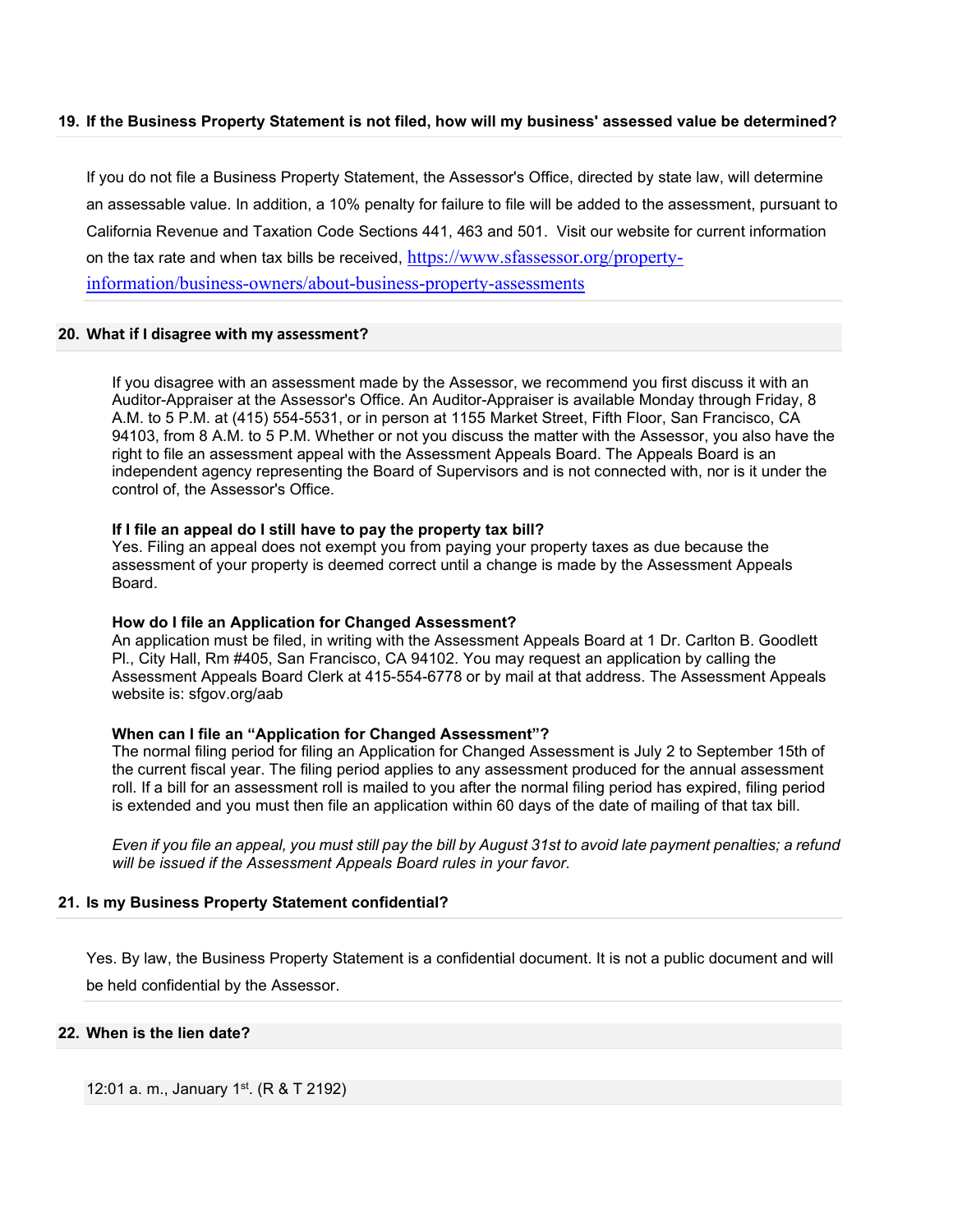### **23. I was not open for business on January 1. Do I still have to complete the statement?**

Yes. A business does not have to be open for its taxable personal property to be subject to assessment. For example, let's presume that on the lien date, January 1<sup>st</sup>, a new pizza parlor is under construction and nearly ready for its grand opening. Even though the pizza parlor was not open for business on the lien date, taxable business personal property (such as furniture, ovens and supplies) was in the owner's possession on the lien date and the Assessor is required to assess it.

# **24. I received a Notice from your office but I went out of business prior to January 1. Do I still have to complete the statement?**

Yes, you need to notify our office the closure of your business. Please use your notice to find your Account Number and PIN to send customer request for closure with explanation at our taxpayer portal, as provided on the notice. Otherwise, please email us at **[askbpp@sfgov.org](mailto:askbpp@sfgov.org)** or call (415) 554-5531.

### **25. I went out of business after January 1. Do I need to complete the Business Property Statement?**

Yes. The law specifies that all taxable personal property must be assessed as of 12:01 A.M. January 1<sup>st</sup> (regardless of what transpires after that date). Even if closed shortly after the lien date (January 1<sup>st</sup>), a business must still file a Business Property Statement.

#### **26. My business has moved to a new location within San Francisco City and County. Can I still e-file?**

Yes, you need to notify our office the movement of your business. Please use your notice to find your Account Number and PIN to send customer request for closure with explanation at our taxpayer portal, as provided on the notice. Otherwise, please email us at **[askbpp@sfgov.org](mailto:askbpp@sfgov.org)** or call (415) 554-5531.

# **27. My business has moved to a new location outside of San Francisco City and County. Can I still e-file?**

Yes, you need to notify our office the movement of your business. Please use your notice to find your Account Number and PIN to send customer request for closure with explanation at our taxpayer portal, as provided on the notice. Otherwise, please email us at **[askbpp@sfgov.org](mailto:askbpp@sfgov.org)** or call (415) 554-5531.